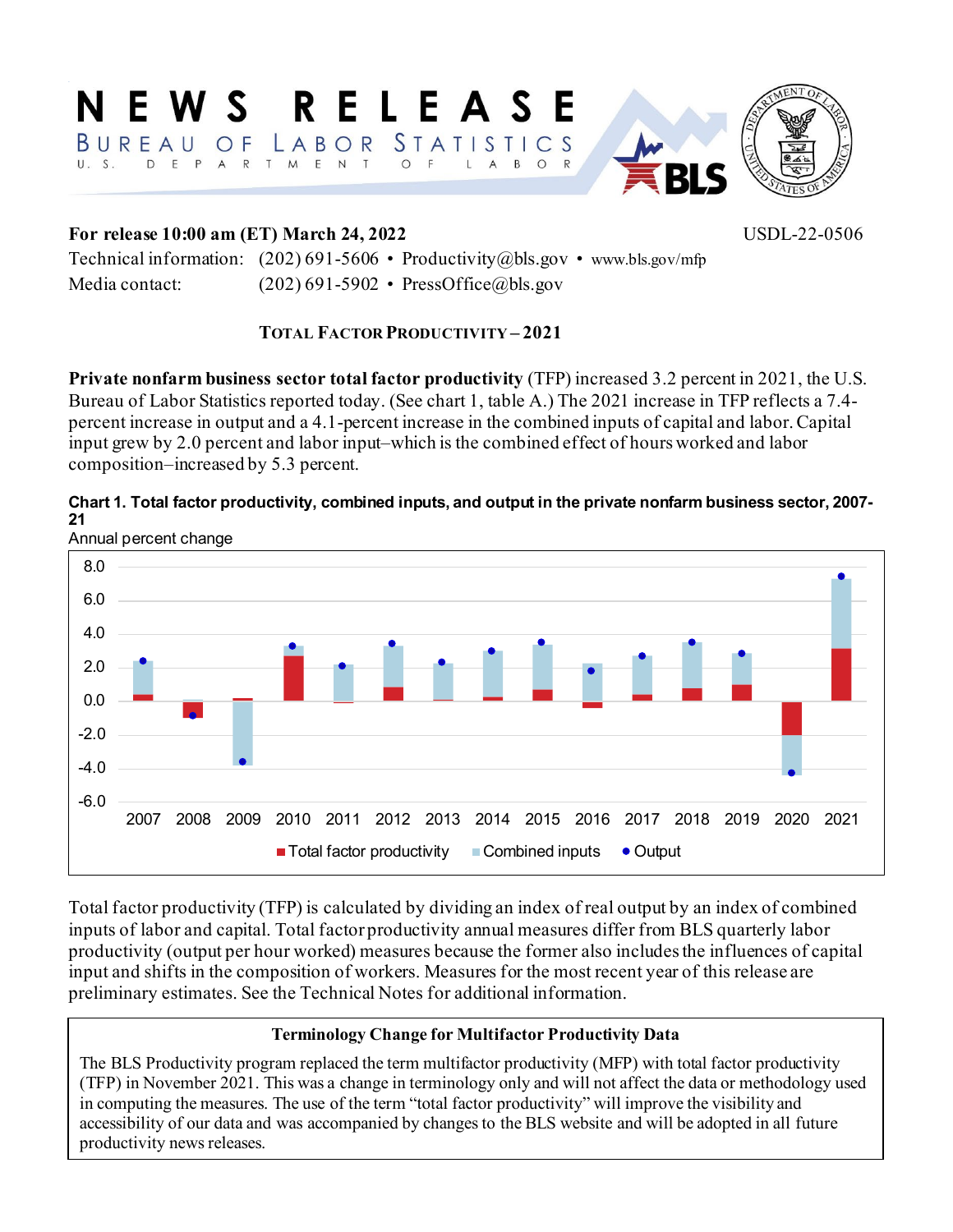**Private business sector total factor productivity** also increased 3.2 percent in 2021, as output increased 7.2 percent and combined inputs increased 4.0 percent. (See table A.)

## **Total Factor Productivity Trends**

The 3.2-percent growth in private nonfarm business TFP in 2021 was the largest growth since 1983 and resulted from strong output growth outpacing growth of combined inputs. The 7.4-percent growth of output in 2021 was the largest output growth since 1984, while the combined inputs growth of 4.1 percent was the largest growth for the series since 1997.

In 2021, both output and combined inputs were at higher levels than their pre-pandemic levels of 2019. The level of output is 2.7 percent higher than 2019, while the level of combined inputs is 1.6 percent higher. The quick recovery of these measures from the 2020 COVID-19 recession is in sharp contrast to the recovery seen in the previous 2007-09 Great Recession, when it took output 4 years to recover to the 2007 levels and 5 years for combined inputs to recover.(See chart 2.)

#### **Chart 2. Total factor productivity, output, and combined input indexes in the private nonfarm business sector, 2007-21**



While combined inputs have recovered from the effects of the pandemic, not all of the input components have returned to pre-pandemic levels. Combined input growth is made up of growth in three components: capital input, hours worked, and labor composition. Capital input growth has slowed from the pre-pandemic growth of 3.3 percent in 2019 to 2.0 percent in 2021. Hours worked grew 5.4 percent in 2021, the largest growth in the series since 1984, however hours worked levels remain 1.7 percent below the 2019 level. Labor composition experienced historic growth in 2020 (1.5 percent) but 2021 grew much more slowly (0.1 percent) even below the average growth experienced over the past 20 years (0.4 percent). (See chart 3).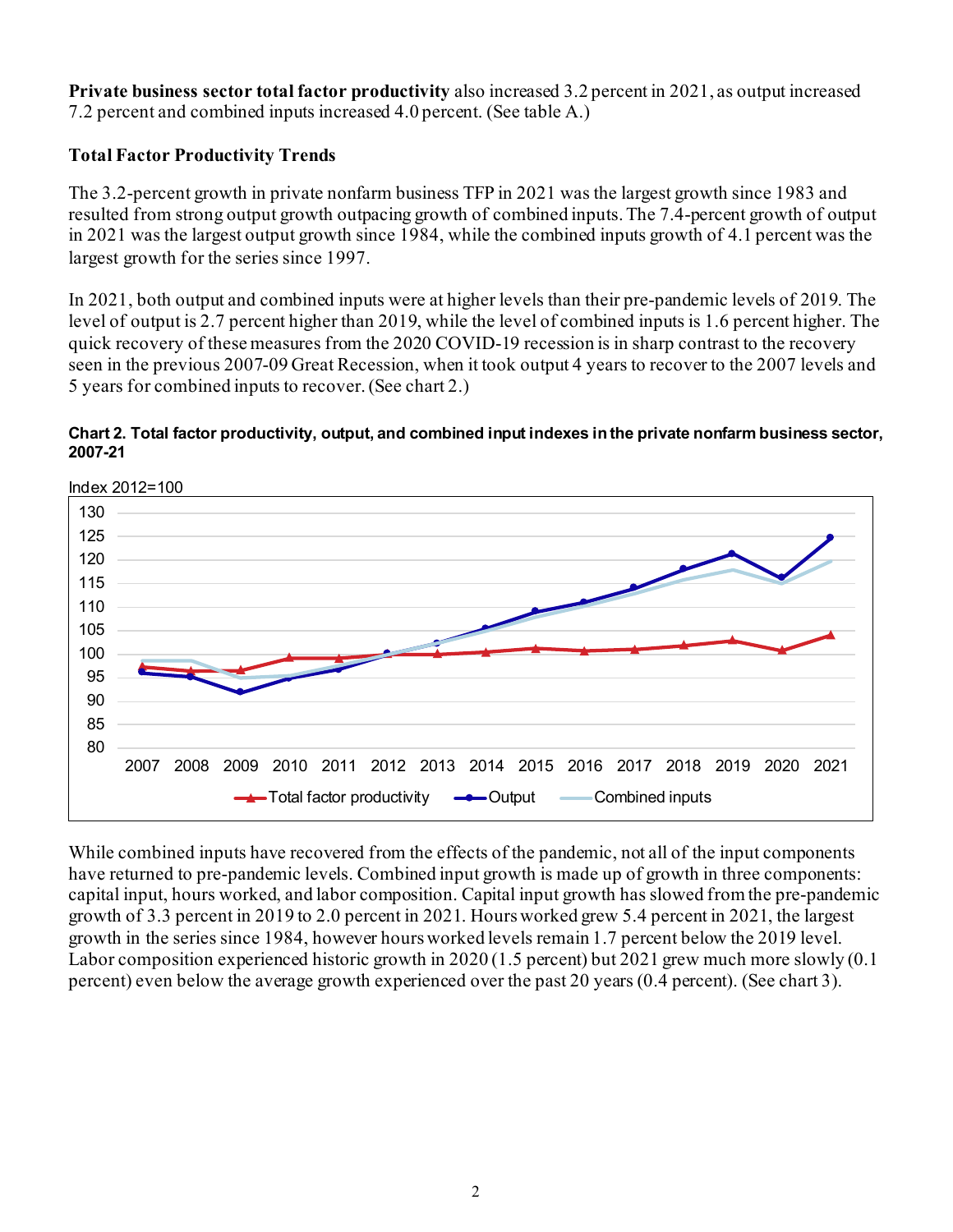



#### **Labor Productivity Trends**

Labor productivity growth is the approximate sum of three components: total factor productivity growth, the contribution of capital intensity, and the contribution of shifts in the composition of labor. In 2021, private nonfarm business labor productivity increased 1.9 percent. (See chart 4 and table B.)

The contribution of capital intensity to labor productivity growth declined 1.3 percent in the private nonfarm business sector in 2021. This was the largest annual decline since the series began in 1948. Capital intensity is the ratio of capital input growth to labor hours growth. The 2021 decline is a result of choices toward hiring labor and working more hours rather than investing in more capital. The 2021 decrease in this measure was driven by the increase in hours worked of 5.4 percent relative to the slower capital input growth of 2.0 percent in 2021.

The contribution of labor composition to labor productivity for private nonfarm business had no growth in 2021 due to minimal labor composition growth. This follows record growth in the contribution of labor composition in 2020 of 0.9 percent. (See chart 4.) Labor composition estimates the effect of shifts in the age, education, and gender composition of the workforce on hours worked. The deceleration in the labor composition growth from 1.5 percent in 2020 to 0.1 percent in 2021 is primarily due to lower paid workers reentering the labor market in 2021 following employment declines during the COVID-19 pandemic. (See table A).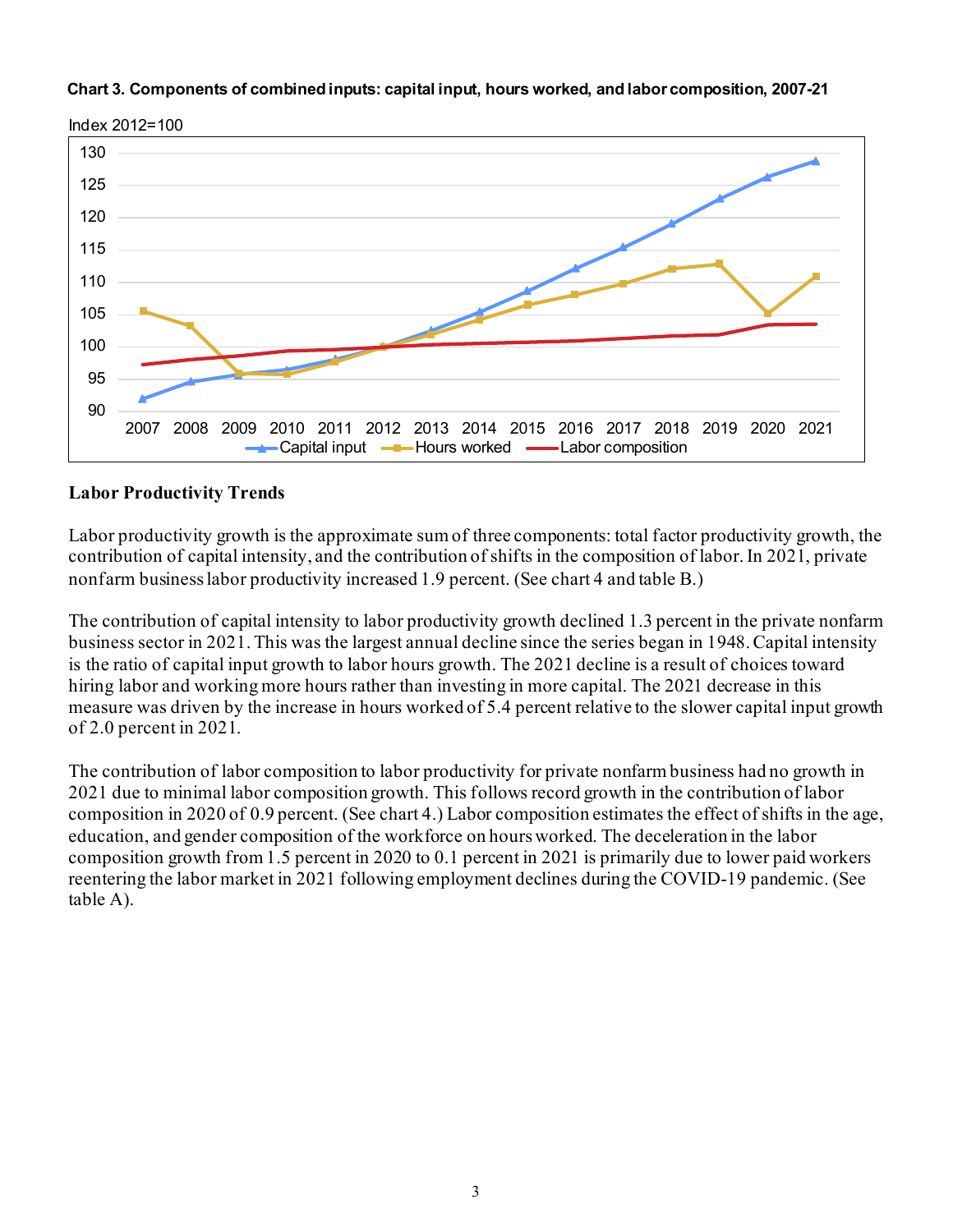#### **Chart 4. Contributions to labor productivity growth, private nonfarm business sector, selected time periods**



Average annual percent growth

Note: The sum of long-term rates of change of total factor productivity, contribution of capital intensity, and contribution of labor composition may differ from the long-term rate of change in labor productivity.

#### **Detailed Capital Input Trends**

Capital input in the private nonfarm business sector increased at an average annual rate of 2.7 percent in 2020, the latest year of available detailed capital data. The growth of capital input in 2020 was 0.6 percentage point slower than the 3.3 percent growth in the previous year, the largest slowdown in capital growth since the Great Recession year of 2009, as the COVID-19 pandemic slowed production. (See table C.)

Chart 5 shows the contribution of asset types to capital input growth. As in all years, intellectual property products and equipment are the largest contributors to capital input growth. In the pandemic recession year of 2020, the 0.6-percentage point slowdown in growth was primarily due to the equipment and inventories assets, as their contributions to capital input growth decelerated by 0.3 percentage point and 0.2 percentage point, respectively. The Great Recession years of 2008 and 2009 saw a similar trend, when capital input growth also slowed significantly in the equipment and inventories assets, but at a much larger magnitude. In 2009, the contribution of equipment assets slowed a full percentage point from 1.4 percentage points to 0.4 percentage point, while the contribution of inventories was a drag on capital growth, declining 0.4 percentage point.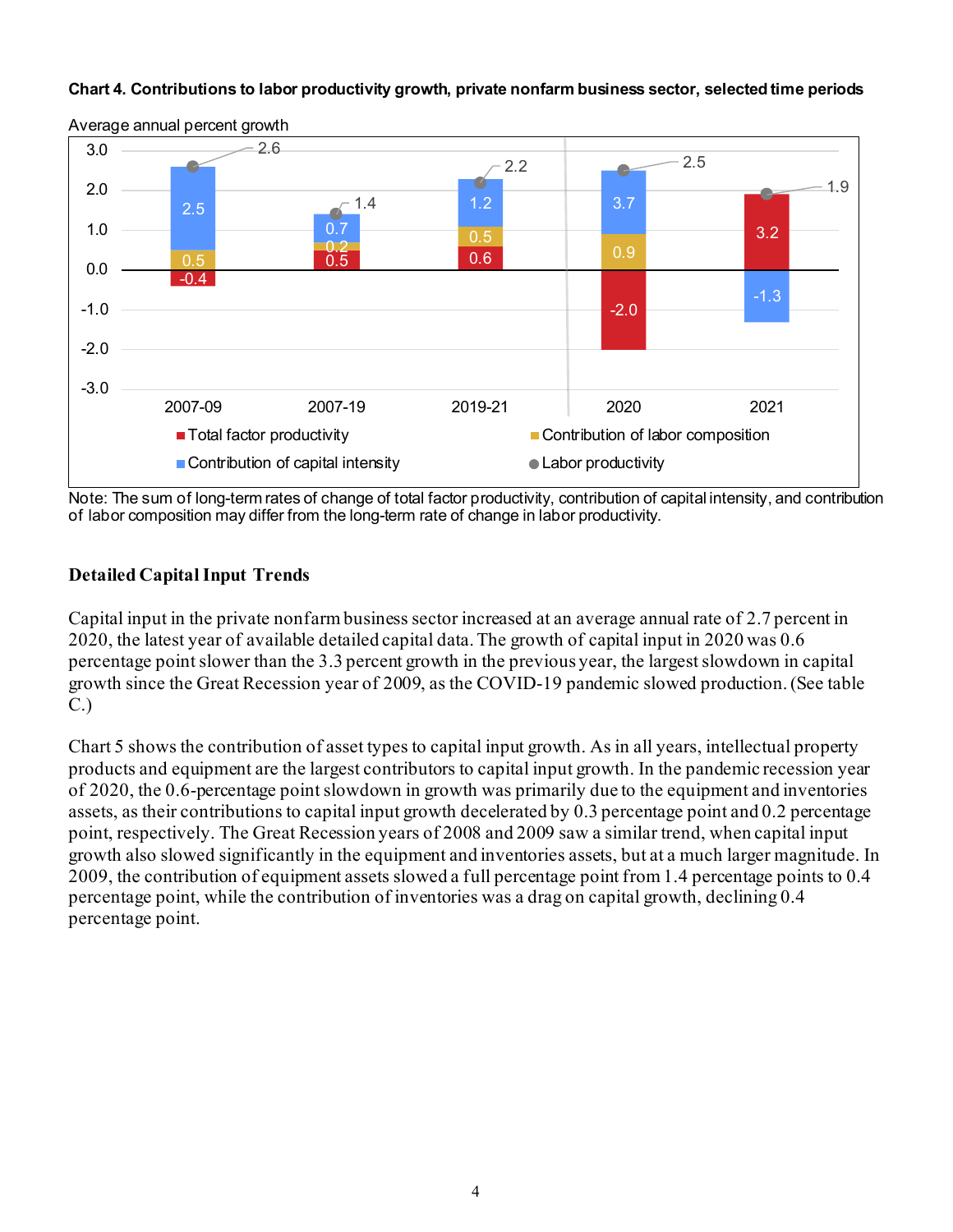#### **Chart 5. Asset type contributions to capital input growth in the private nonfarm business sector, 2007-20**



Average annual percent change

Note: The sum of contributions of the rates of change of the asset types may differ from the rate of change in capital growth.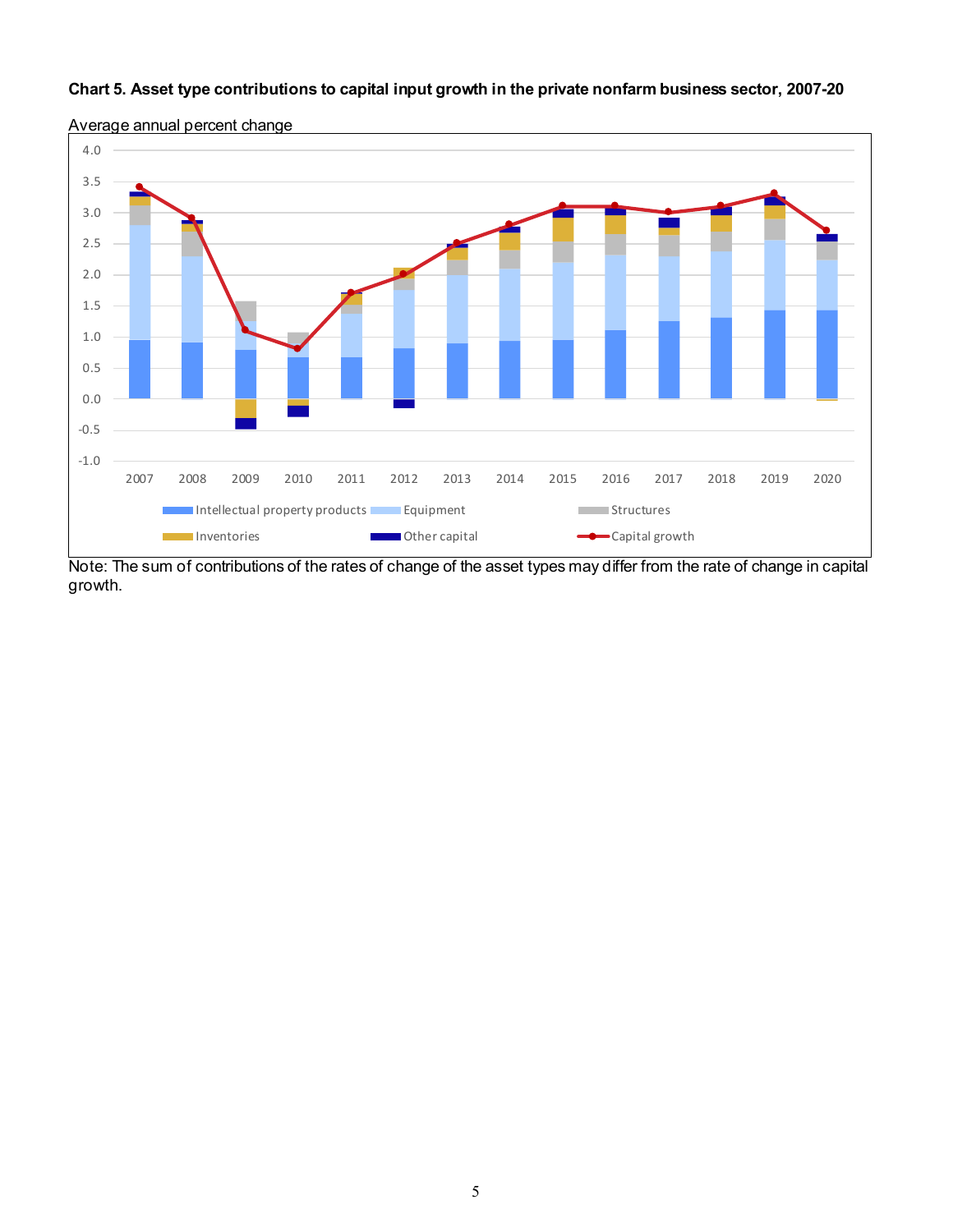## **Technical Notes**

## *Capital Input*

Capital input is the services derived from the stock of physical assets and intellectual property assets. There are 90 asset types for fixed business equipment, structures, inventories, land, and intellectual property products. Data on investment for fixed assets are obtained from the Bureau of Economic Analysis (BEA). Data on inventories are estimated using information from BEA and the Internal Revenue Service (IRS) Corporation Income Returns. Data for land in the farm sector are obtained from the U.S. Department of Agriculture (USDA). Nonfarm industry detail for land is based on IRS book value data. Current-dollar value-added data, obtained from BEA, are used in estimating capital rental prices.

Additional detail on information processing equipment and intellectual property products are available in table C. Information processing equipment is composed of three broad classes of assets: computers and related equipment, communications equipment, and other information processing equipment. Computers and related equipment include mainframe computers, personal computers, printers, terminals, tape drives, storage devices, and integrated systems. Communications equipment is not further differentiated. Other information processing equipment includes medical equipment and related instruments, electromedical instruments, nonmedical instruments, photocopying and related equipment, and office and accounting machinery. Intellectual property products are composed of three broad classes of assets: software, research and development, and artistic originals. Software is comprised of pre-packaged and custom. Research and development is creative work undertaken to increase the stock of knowledge for the purpose of discovering or developing new products or improving existing ones. Research and Development also includes ownaccount R&D for software which had previously been classified in software. Artistic originals include theatrical movies, long-lived television programs, books, music, and other forms of entertainment. Structures include nonresidential structures and residential capital that are rented out by profit-making firms or persons.

Financial assets are excluded from capital input measures, as are owner-occupied residential structures. The aggregate capital input measures are obtained by Tornqvist aggregation of the capital stocks for each asset type within each of 61 NAICS industry groupings using estimated rental prices for each asset type. Each rental price reflects the nominal rate of return to all assets within the industry and rates of economic depreciation and revaluation for the specific asset; rental prices are adjusted for the effects of taxes. Current-dollar capital costs can be defined as each asset's rental price multiplied by its constant-dollar stock, adjusting for capital composition effects.

Capital input measures constructed for the most recent year are preliminary and are based on less detail than the rest of the series. These measures consist of 6 asset types as opposed to the 90 asset types for fixed business equipment, structures, inventories, land, and intellectual property products included in estimates for all previous years. The assets included in the most recent year are structures, fixed business equipment, intellectual property products, inventories, rental residences, and land. Investments, depreciation, and capital income are estimated for each of these six aggregates. Capital input is calculated by a chained superlative Tornqvist index combining stocks of the six asset categories, weighted by capital income shares. See the June 2005 Monthly Labor Review article, "Preliminary estimates of multifactor productivity growth" located at www.bls.gov/opub/mlr/2005/06/art3full.pdf.

## *Labor Input*

Labor input in private business and private nonfarm business is obtained by a chained superlative Tornqvist aggregation of the hours worked, classified by age, education, and gender with weights determined by each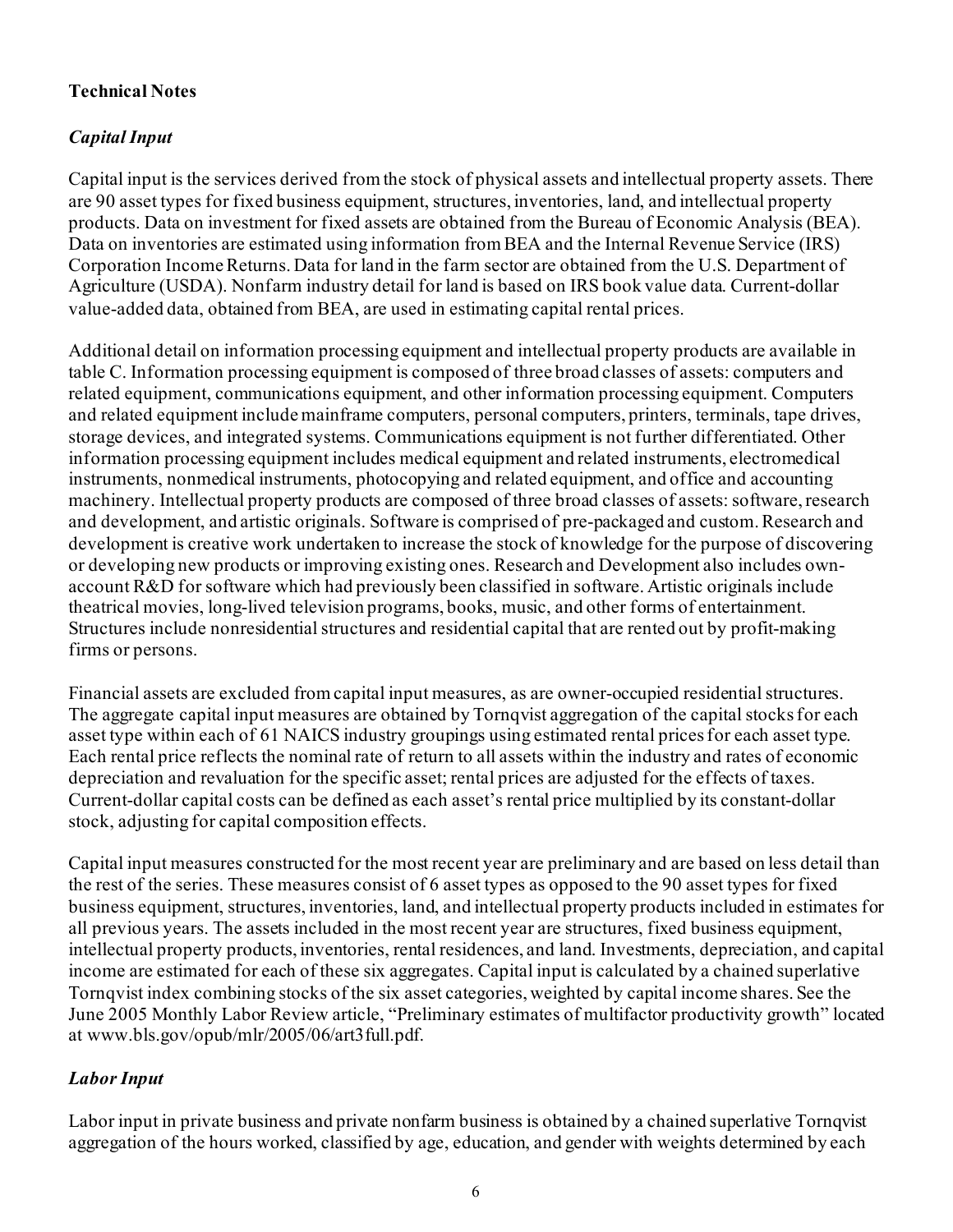group's share of the total wage bill. Hours paid of employees are largely obtained from the Current Employment Statistics (CES) program. Weekly paid hours are adjusted to hours worked using data from the National Compensation Survey (NCS) for 1996 forward and data from the BLS Hours at Work survey, conducted for this purpose, prior to 1990. Between 1990 and 1995, weekly paid hours are adjusted to hours at work using a combination of NCS and Hours at Work survey data. Hours worked for nonproduction and supervisory workers are derived using data from the Current Population Survey (CPS), CES, and NCS. The hours worked of proprietors, unpaid family workers, and farm employees are derived from the CPS. Hours worked data reflect estimates in the March 3, 2022 "Productivity and Costs" news release (www.bls.gov/news.release/archives/prod2\_03032022.htm).

The estimates of 2021 hours worked for the private nonfarm business and private business sectors are extrapolated from the hours worked reported in the nonfarm business and business sectors, respectively, in the March 3, 2022 "Productivity and Costs" news release

(www.bls.gov/news.release/archives/prod2\_03032022.htm). The growth rate of labor composition is defined as the difference between the growth rate of weighted labor input and the growth rate of the hours of all persons. The index of hours worked of all persons including employees, proprietors, and unpaid family workers, classified by age, education, and gender are weighted together using median wages to compute the labor composition estimates reflecting the different skillset of the work force. These cell estimates are smoothed using a three-year moving average to address missing observations and reduce volatility.

Additional information concerning data sources and methods of measuring labor composition can be found in "Changes in the Composition of Labor for BLS Multifactor Productivity Measures, 2014" (www.bls.gov/mfp/mprlabor.pdf).

## *Combined Inputs*

Labor input and capital input are combined using chained superlative Tornqvist aggregation, applying weights that represent each component's average share of total costs. The chained superlative Tornqvist index uses changing weights; the share in each year is averaged with the preceding year's share. Total costs are defined as the value of output less a portion of taxes on production and imports. Most taxes on production and imports, such as excise taxes, are excluded from costs; however, property and motor vehicle taxes remain in total costs.

## *Capital Intensity*

Capital intensity is the ratio of capital input to hours worked in the production process. The higher the capital to hours ratio, the more capital intensive the production process becomes.

In a production process, profit-maximizing/cost-minimizing firms adjust the factor proportions of capital and labor when the price of one factor is less than the other factor; there is a tendency for the firms to substitute the less expensive factor for the more expensive one. In the short run, changes in hours worked are more variable than changes in capital input. Changes in hours worked in business cycles can result in volatility of the capital intensity ratio over short periods of time. In the long run an increase in wages relative to the price of capital will induce the firm to substitute capital for labor, resulting in an increase in capital intensity.

Rising labor costs are, in fact, an incentive for firms to introduce automated production processes. Industry estimates of capital to hours ratios can be obtained at www.bls.gov/mfp/mprdload.htm.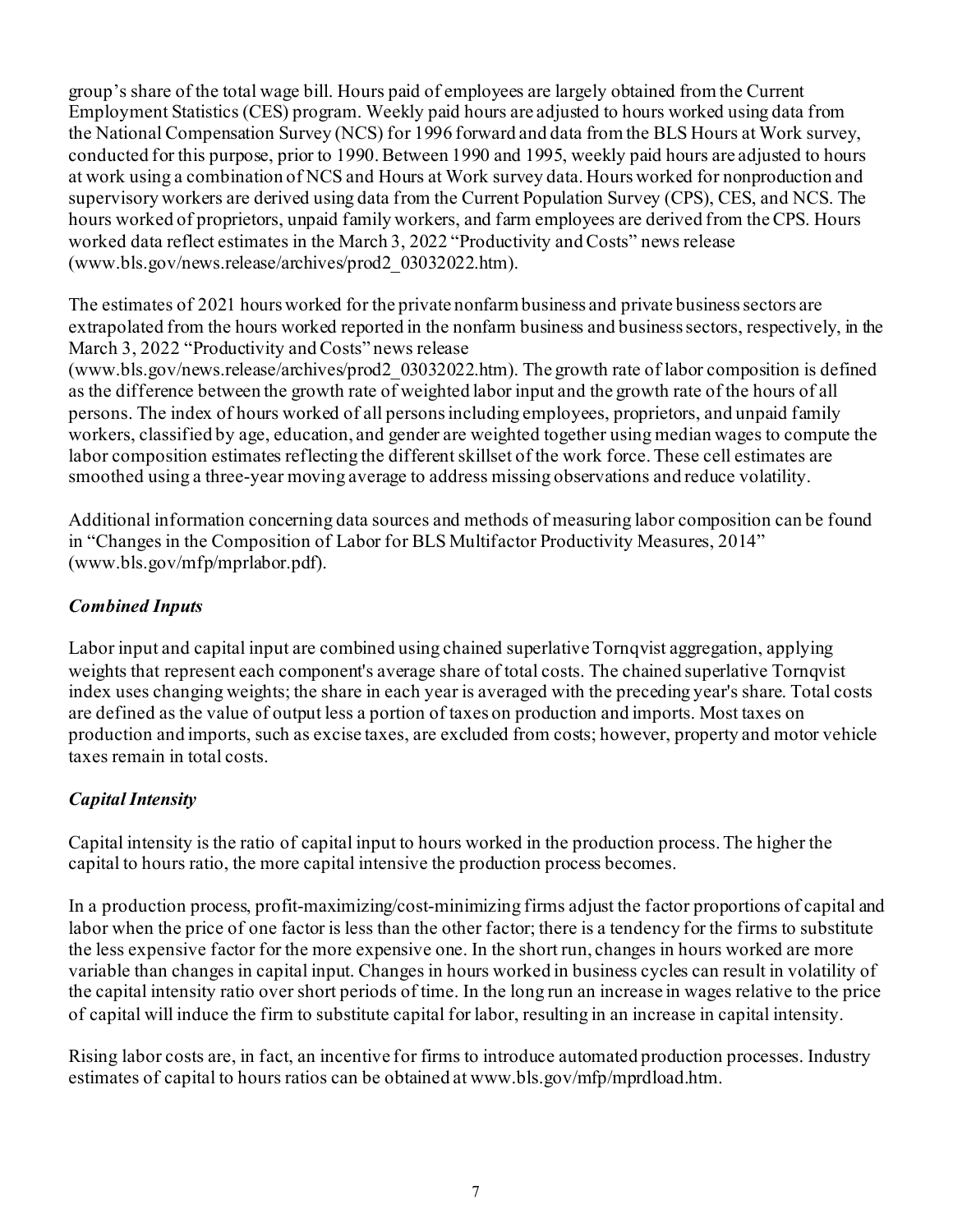## *Value-Added Output*

Private business sector output is a chain-type, current-weighted index constructed after excluding from gross domestic product (GDP) the following outputs: general government, nonprofit institutions, private households (including owner-occupied housing), and government enterprises. This release presents data for the private business and private nonfarm business sectors. Additionally, the private nonfarm business sector excludes farms from the private business sector but includes agricultural services. Total factor productivity measures exclude government enterprises, while the BLS quarterly Productivity and Costs series include them.

The output measures are based on the National Income and Product Accounts (NIPA) data released by BEA on February 24, 2022. The estimates of 2021 output for the private nonfarm business and private business sectors are extrapolated from the output reported in the nonfarm business and business sectors, respectively, in the March 3, 2022 "Productivity and Costs" news release (www.bls.gov/news.release/archives/prod2\_03032022.htm).

## *Total Factor Productivity*

Total factor productivity measures describe the relationship between output in real terms and the inputs involved in its production. They do not measure the specific contributions of labor or capital, or any other factor of production. Rather, total factor productivity is designed to measure the joint influences of technological change, efficiency improvements, returns to scale, reallocation of resources, and other factors on economic growth, allowing for the effects of capital and labor.

The total factor productivity indexes for private business and private nonfarm business are derived by dividing an output index by an index of combined inputs of capital input and labor input. The output indexes are computed as chained superlative indexes (Fisher Ideal indexes) of components of real output.

#### *Research and Development*

The stock of research and development in private nonfarm business is derived by aggregating different vintages of constant dollar measures of research and development expenditures and allowing for depreciation. Current dollar expenditures for privately financed research and development are obtained from annual issues of Research and Development in Industry published by the National Science Foundation. BLS develops price deflators and estimates of the rate of depreciation.

The research and development data in the private nonfarm business sector presented here show the effect of spillovers from economic units that conduct research and development. BEA publishes measures of research and development investments in each industry that include estimates of the direct returns to firms conducting such research and development activities. By combining the direct returns to firms conducting research and development with the spillover effect of other firms, a picture of the total overall effects of research and development can be drawn.

Further description of these data and methods can be found in BLS Bulletin 2331 (September 1989), "The Impact of Research and Development on Productivity Growth" at www.bls.gov/mfp/mfparchive.htm. BLS measures of year-to-year contributions of research and development to the private nonfarm business sector and measures of the stock of research and development are available [at www.bls.gov/mfp/rdtable.pdf](http://www.bls.gov/mfp/rdtable.pdf).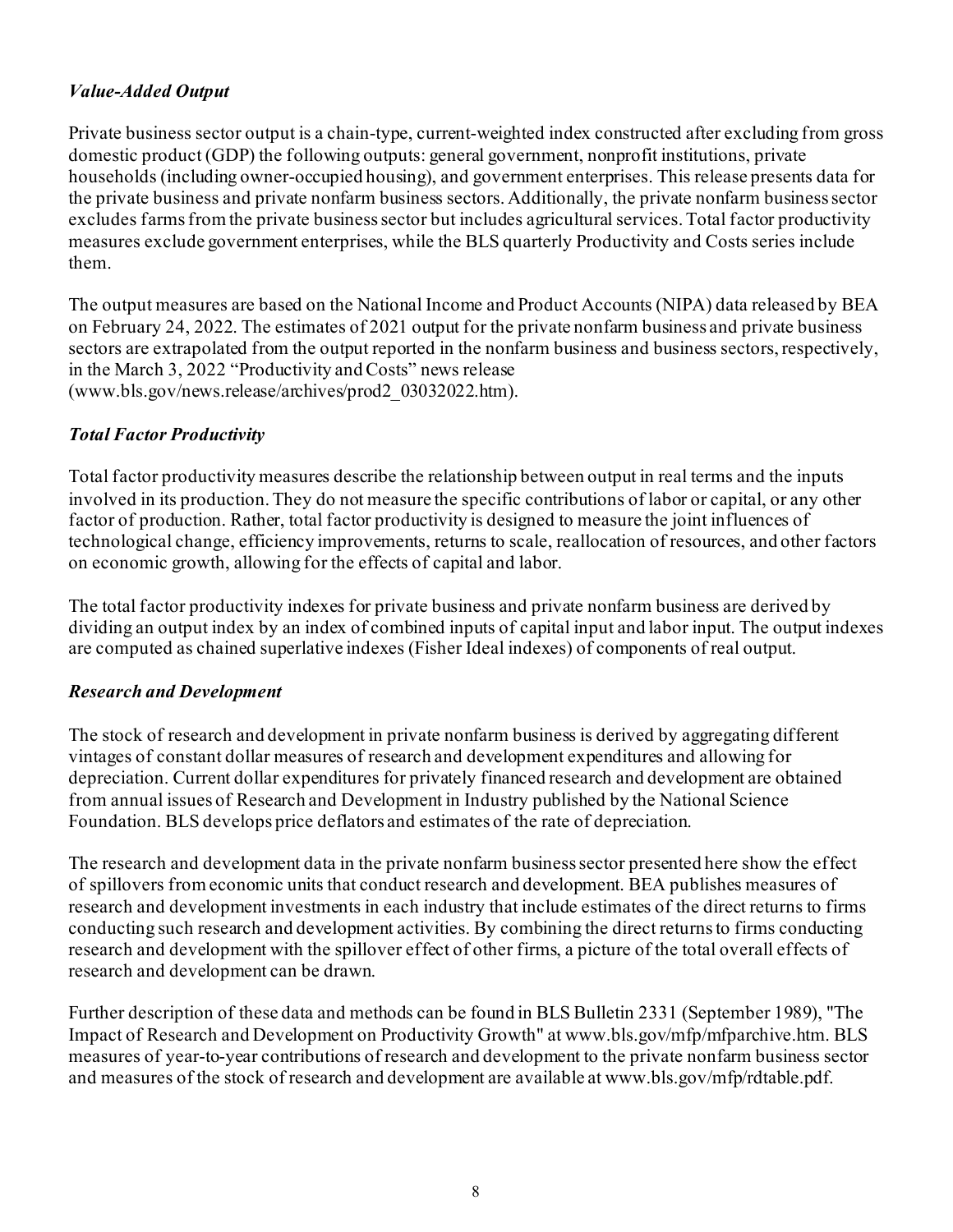#### *Other Information*

Comprehensive tables containing additional data beyond the scope of this press release are available [at](http://www.bls.gov/mfp/mprdload.htm)  [www.bls.gov/mfp/mprdload.htm](http://www.bls.gov/mfp/mprdload.htm) or upon request through https://data.bls.gov/forms/mfp.htm. More detailed information on methods, limitations, and data sources of capital and labor are provided in BLS Bulletin 2178 (September 1983), "Trends in Multifactor Productivity, 1948-81" (www.bls.gov/mfp/mfparchive.htm) and on the BLS Multifactor Productivity website under the title "Technical Information About the BLS Multifactor Productivity Measures for Major Sectors and 18 NAICS 3-digit Manufacturing Industries" (www.bls.gov/mfp/mprtech.pdf). General information is available on the BLS website at [www.bls.gov/mfp/mprover.htm.](http://www.bls.gov/mfp/mprover.htm.) Additional data not contained in the release can be obtained at [www.bls.gov/mfp.](http://www.bls.gov/mfp) Comprehensive tables for the private business and private nonfarm business sector can be downloaded a[t www.bls.gov/mfp/mprdload.htm](http://www.bls.gov/mfp/mprdload.htm), including data that links 1948-87 SIC data to NAICS data from 1987 forward.

If you are deaf, hard of hearing, or have a speech disability, please dial 7-1-1 to access telecommunications relay services.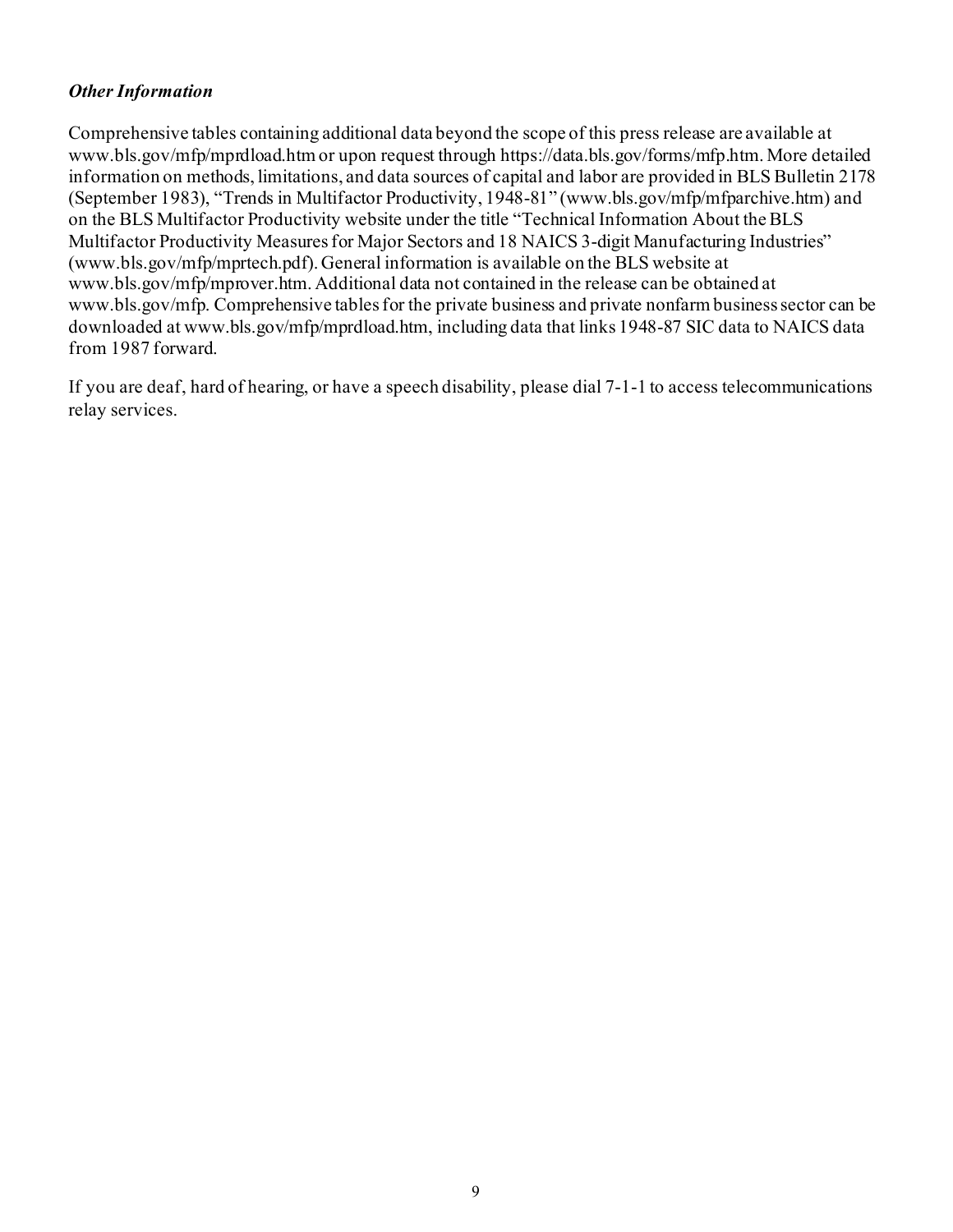#### **Table A. Productivity, output, and inputs in the private nonfarm business andprivatebusinesssectorsfor selected periods, 1987-2021**

Average annual growth rates

|                                  |        | 1987-2021 1990-2000 | 2000-07 | 2007-19 | 2019-20 | 2020-21 |
|----------------------------------|--------|---------------------|---------|---------|---------|---------|
| Private nonfarm business         |        |                     |         |         |         |         |
| Productivity                     |        |                     |         |         |         |         |
| Total factor productivity        | 0.8    | 0.9                 | 1.3     | 0.5     | $-2.0$  | 3.2     |
| Labor productivity               | 2.0    | 2.2                 | 2.7     | 1.4     | 2.5     | 1.9     |
|                                  |        |                     |         |         |         |         |
| Output per unit of capital input | $-0.6$ | $-0.7$              | $-0.6$  | $-0.5$  | $-6.8$  | 5.3     |
| Output                           | 2.8    | 4.0                 | 2.8     | 2.0     | $-4.3$  | 7.4     |
| Combined inputs                  | 2.0    | 3.0                 | 1.5     | 1.5     | $-2.4$  | 4.1     |
| Laborinput                       | 1.3    | 2.2                 | 0.5     | 1.0     | $-5.3$  | 5.3     |
| Hours                            | 0.8    | 1.7                 | 0.1     | 0.6     | $-6.7$  | 5.4     |
| Laborcomposition                 | 0.4    | 0.5                 | 0.4     | 0.4     | 1.5     | 0.1     |
| Capital input                    | 3.5    | 4.7                 | 3.5     | 2.5     | 2.7     | 2.0     |
| Analyticratio                    |        |                     |         |         |         |         |
| Capital intensity                | 2.6    | 3.0                 | 3.3     | 1.9     | 10.1    | $-3.2$  |
| <b>Private business</b>          |        |                     |         |         |         |         |
|                                  |        |                     |         |         |         |         |
| Productivity                     |        |                     |         |         |         |         |
| Total factor productivity        | 0.8    | 1.0                 | 1.3     | 0.5     | $-1.9$  | 3.2     |
| Labor productivity               | 2.0    | 2.3                 | 2.7     | 1.4     | 2.6     | 1.9     |
| Output per unit of capital input | $-0.5$ | $-0.5$              | $-0.6$  | $-0.4$  | $-6.6$  | 5.0     |
| Output                           |        |                     |         |         |         |         |
| Combined inputs                  | 2.8    | 4.0                 | 2.8     | 2.0     | $-4.2$  | 7.2     |
| Laborinput                       | 2.0    | 3.0                 | 1.4     | 1.5     | $-2.3$  | 4.0     |
| Hours                            | 1.2    | 2.2                 | 0.4     | 1.0     | $-5.3$  | 5.2     |
| Laborcomposition                 | 0.8    | 1.7                 | 0.1     | 0.6     | $-6.6$  | 5.3     |
| Capital input                    | 0.4    | 0.5                 | 0.4     | 0.4     | 1.4     | 0.1     |
| Analyticratio                    | 3.4    | 4.6                 | 3.4     | 2.4     | 2.6     | 2.1     |
| Capital intensity                | 2.5    | 2.8                 | 3.3     | 1.8     | 9.9     | $-3.0$  |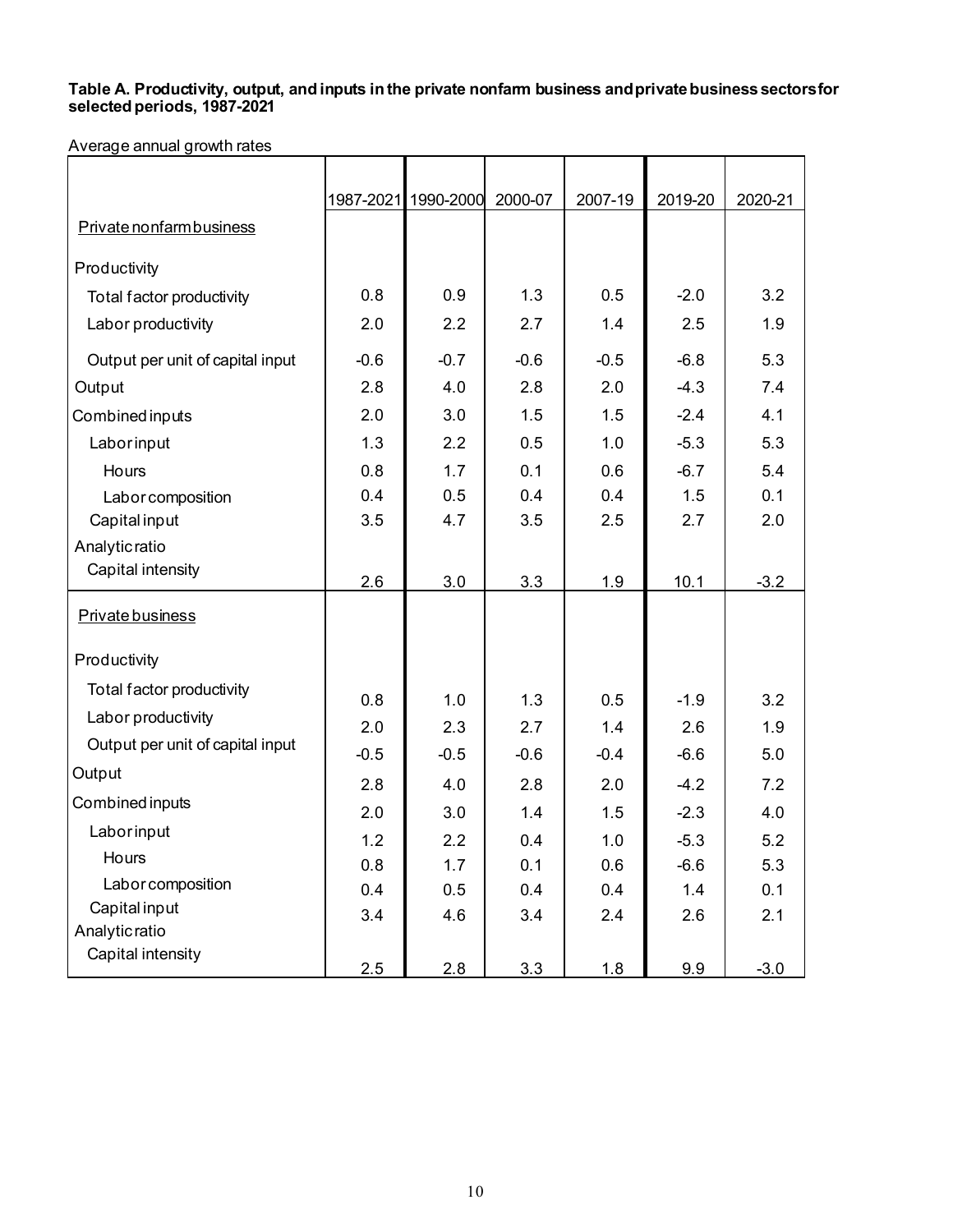# **Table B. Labor productivity growth and the contributions of capital intensity, labor composition,and total factor productivityto labor productivity growth, privatenonfarm business and privatebusinesssectors**

| Average annual growth rates/percentage point contributions |
|------------------------------------------------------------|
|------------------------------------------------------------|

|                                                                       | 1987-<br>2020 | 1987-<br>2021                | 1990-<br>2000 | 2000-<br>07 | 2007-<br>19 | 2019-<br>20 | 2020-<br>21 |
|-----------------------------------------------------------------------|---------------|------------------------------|---------------|-------------|-------------|-------------|-------------|
| Private nonfarm business                                              |               |                              |               |             |             |             |             |
| Labor productivity growth                                             | 2.0           | 2.0                          | 2.2           | 2.7         | 1.4         | 2.5         | 1.9         |
| Contribution of capital intensity                                     | 0.9           | 0.9                          | 1.0           | 1.1         | 0.7         | 3.7         | $-1.3$      |
| Contribution of information processing<br>equipment (IPE)             | 0.3           |                              | 0.4           | 0.4         | 0.2         | 0.4         |             |
| Contribution of research and<br>development (R&D)                     | 0.1           |                              | 0.1           | 0.1         | 0.1         | 0.5         |             |
| Contribution of intellectual property<br>products (IPP) excluding R&D | 0.2           |                              | 0.2           | 0.2         | 0.2         | 0.6         |             |
| Contribution of capital input<br>excluding IPP & IPE                  | 0.3           |                              | 0.2           | 0.4         | 0.2         | 2.0         |             |
| Contribution of labor composition                                     | 0.3           | 0.3                          | 0.3           | 0.3         | 0.2         | 0.9         | 0.0         |
| Total factor productivity growth                                      | 0.7           | 0.8                          | 0.9           | 1.3         | 0.5         | $-2.0$      | 3.2         |
| Contribution of R&D to total factor<br>productivity                   | 0.2           | $\qquad \qquad \blacksquare$ | 0.2           | 0.2         | 0.1         | 0.2         |             |
| Private business                                                      |               |                              |               |             |             |             |             |
| Labor productivity growth                                             | 2.0           | 2.0                          | 2.3           | 2.7         | 1.4         | 2.6         | 1.9         |
| Contribution of capital intensity                                     | 0.9           | 0.9                          | 0.9           | 1.1         | 0.7         | 3.6         | $-1.2$      |
| Contribution of information processing<br>equipment (IPE)             | 0.3           | $\overline{\phantom{0}}$     | 0.4           | 0.4         | 0.2         | 0.4         |             |
| Contribution of research and<br>development (R&D)                     | 0.1           |                              | 0.1           | 0.1         | 0.1         | 0.5         |             |
| Contribution of intellectual property<br>products (IPP) excluding R&D | 0.2           |                              | 0.2           | 0.2         | 0.2         | 0.6         |             |
| Contribution of capital input<br>excluding IPE & IPP                  | 0.3           |                              | 0.2           | 0.4         | 0.2         | 2.0         |             |
| Contribution of labor composition                                     | 0.3           | 0.3                          | 0.3           | 0.2         | 0.2         | 0.9         | 0.0         |
| Total factor productivity growth                                      | 0.8           | 0.8                          | 1.0           | 1.3         | 0.5         | $-1.9$      | 3.2         |

\*- Data for the most recent year not available

Note: Total factor productivity plus contribution of capital intensity and labor composition may not sum to labor productivity due to independent rounding. Contributions of the components of capital intensity may not sum to the total contribution of capital intensity due to independent rounding.